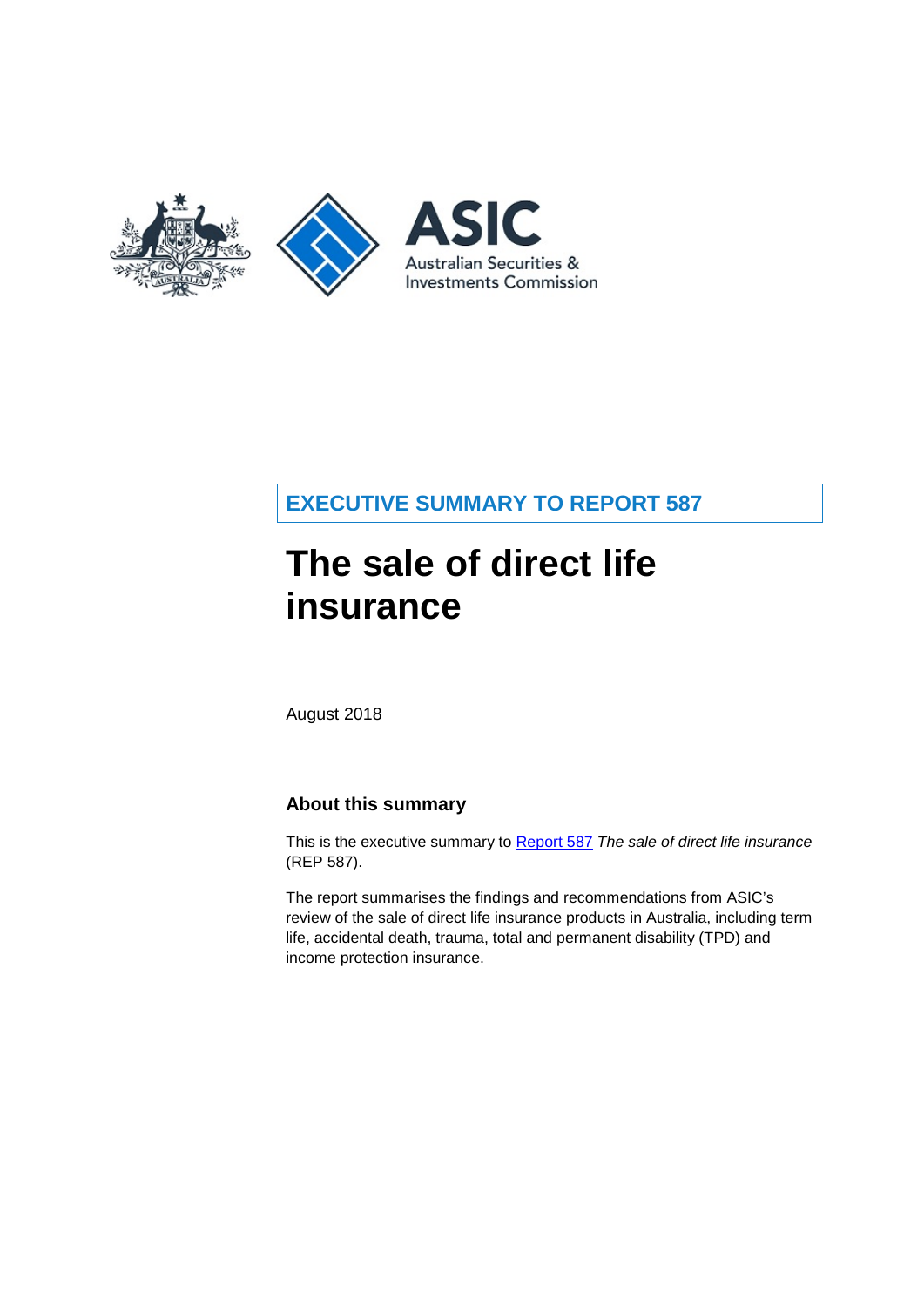#### **About ASIC regulatory documents**

In administering legislation ASIC issues the following types of regulatory documents.

**Consultation papers**: seek feedback from stakeholders on matters ASIC is considering, such as proposed relief or proposed regulatory guidance.

**Regulatory guides**: give guidance to regulated entities by:

- explaining when and how ASIC will exercise specific powers under legislation (primarily the Corporations Act)
- explaining how ASIC interprets the law
- describing the principles underlying ASIC's approach
- giving practical guidance (e.g. describing the steps of a process such as applying for a licence or giving practical examples of how regulated entities may decide to meet their obligations).

**Information sheets**: provide concise guidance on a specific process or compliance issue or an overview of detailed guidance.

**Reports**: describe ASIC compliance or relief activity or the results of a research project.

### **Disclaimer**

This summary does not constitute legal advice. We encourage you to seek your own professional advice to find out how the Corporations Act and other applicable laws apply to you, as it is your responsibility to determine your obligations.

Examples in this summary are purely for illustration; they are not exhaustive and are not intended to impose or imply particular rules or requirements.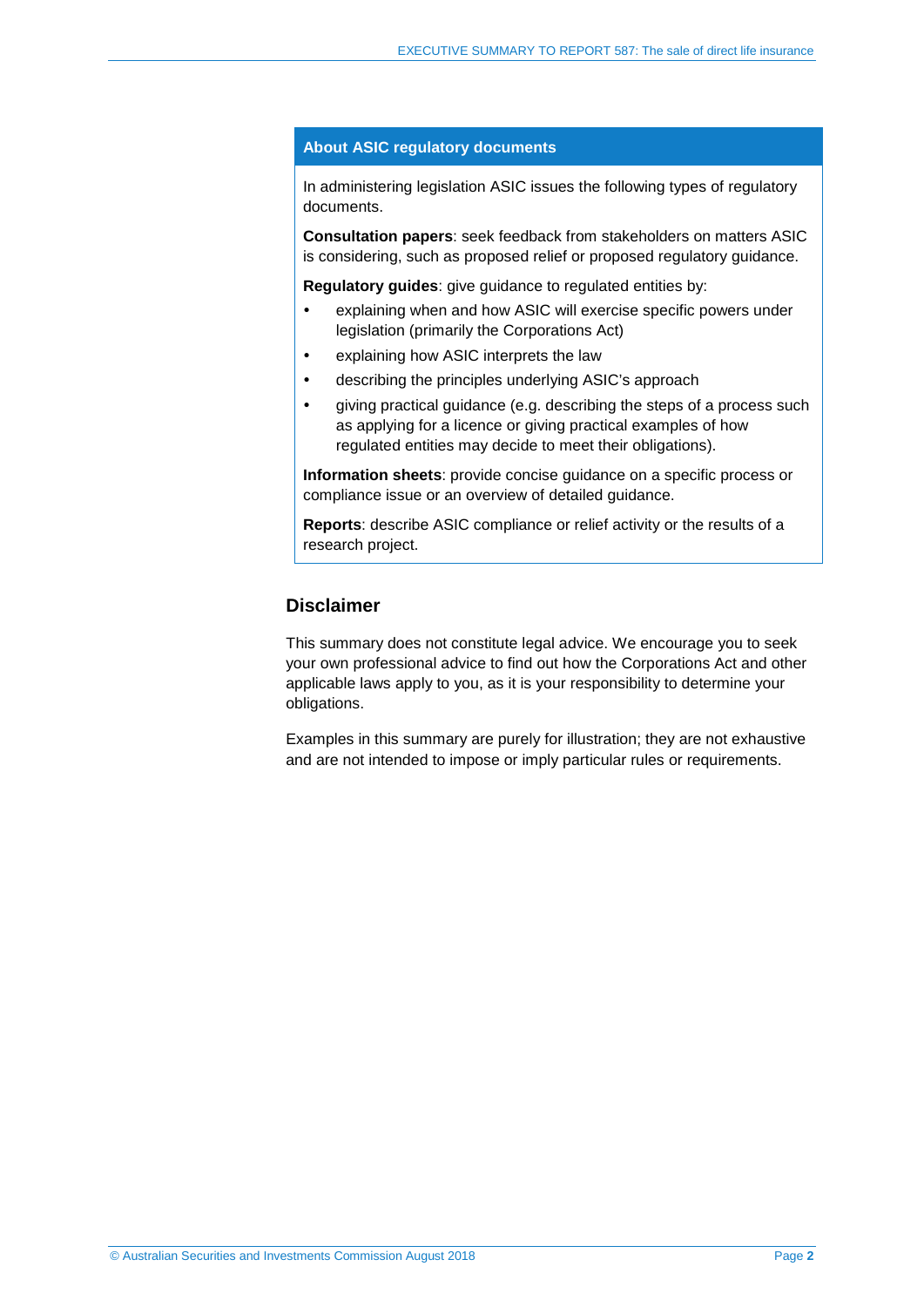## **Contents**

| Training and scripts, quality assurance and incentives  10 |  |
|------------------------------------------------------------|--|
|                                                            |  |
|                                                            |  |
|                                                            |  |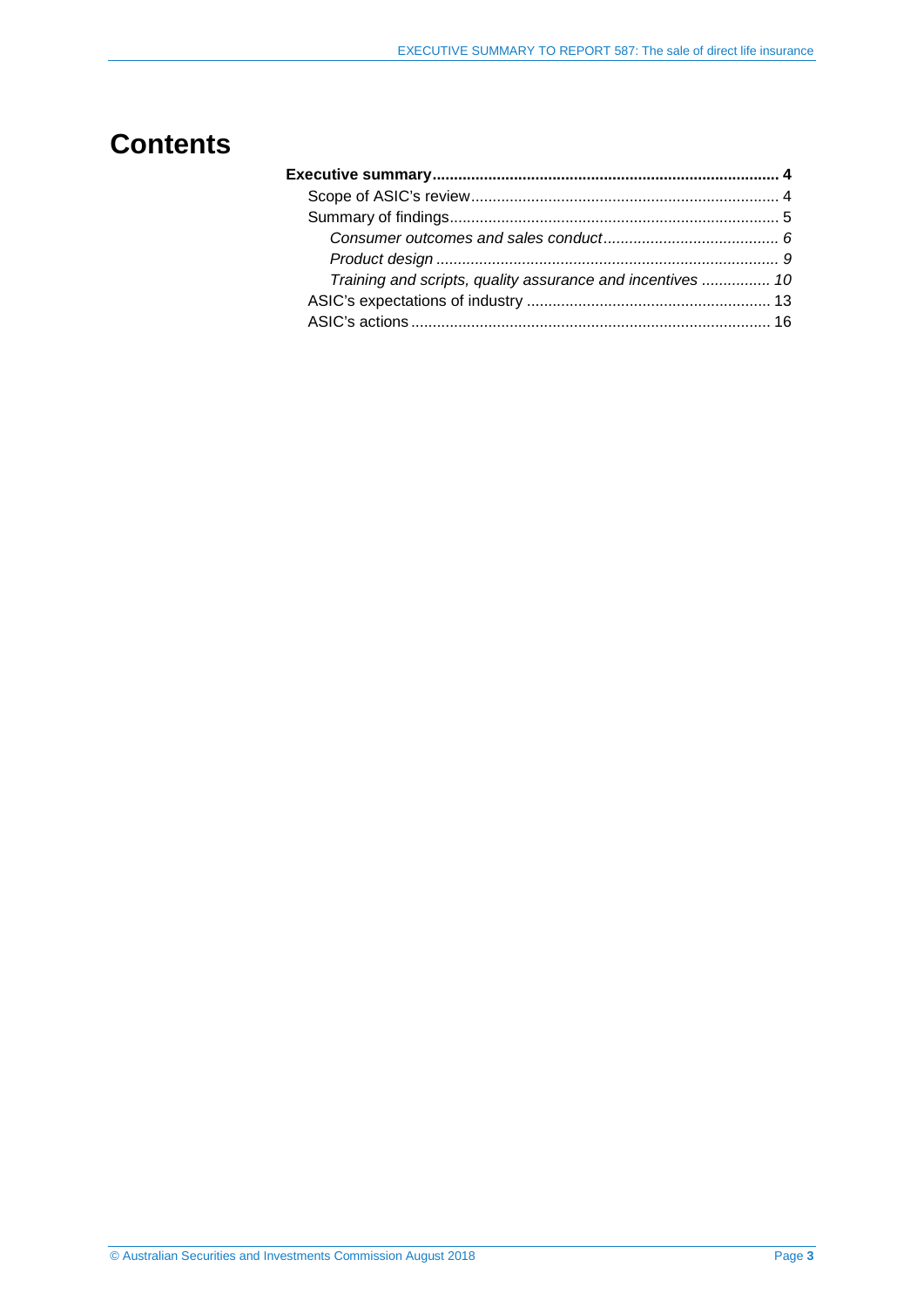## <span id="page-3-0"></span>**Executive summary**

- 1 Life insurance plays a crucial role in helping consumers manage unexpected events and protect themselves and their families against financial difficulties. Buying life insurance directly—that is, without getting personal advice from a financial adviser or buying through a group arrangement like superannuation—can be a convenient way to buy life insurance.
- 2 Direct life insurance is sold to consumers by insurers or their sales partners, by outbound telemarketing, inbound phone calls from consumers, online or face to face (e.g. through bank branches). These products are sold with general advice (meaning a consumer's individual circumstances are not considered), or with no advice (meaning only factual information is given).
- 3 In 2016, ASIC's review of life insurance claims handling showed higher declined claims for life insurance bought through the direct sales channel than for retail and group insurance: se[e Report 498](http://asic.gov.au/regulatory-resources/find-a-document/reports/rep-498-life-insurance-claims-an-industry-review/) *Life insurance claims: An industry review* (REP 498).
- 4 Following the release of REP 498, we wanted to review how life insurance products in the direct channel are designed and sold, and whether this might increase the likelihood of policies lapsing or consumers later having their claims declined.

### <span id="page-3-1"></span>**Scope of ASIC's review**

5 During 2017–18, we conducted a multi-stage review of the sale of direct life insurance, including term life, accidental death, trauma, total and permanent disability (TPD) and income protection insurance.

> Note: We did not review consumer credit insurance or funeral insurance due to other completed or ongoing ASIC work on those products (see paragraph 89 of the report).

- 6 Two types of firms were included in our review, comprising a total of 11 firms, including:
	- (a) six insurers selling directly to consumers; and
	- (b) three distributors selling on behalf of two insurers.

Note: Our call review findings refer to eight firms, comprising three distributors and five insurers selling directly (one insurer selling directly exited the direct life insurance market during the early stages of our review). Our sales, claims and lapse data was collected at an insurer level, and these findings refer to the eight insurers in our review. See Appendix 1 for the names of the firms included in our review.

7 [Table 1](#page-4-1) summarises the different elements of our review. For further details of our methodology, see Appendix 1 of the report.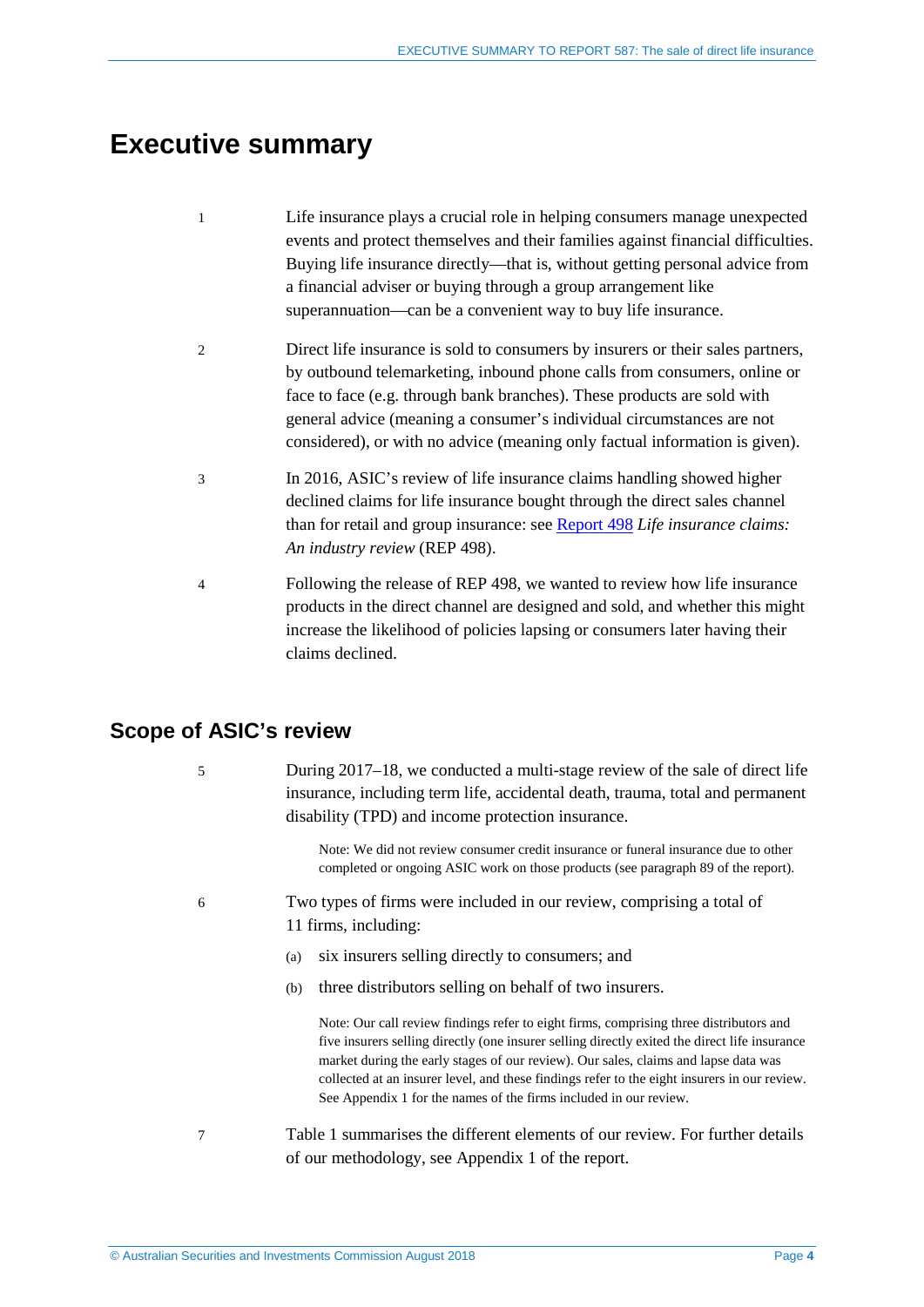| <b>Element</b>                                              | <b>Description</b>                                                                                                                                                                                                            |
|-------------------------------------------------------------|-------------------------------------------------------------------------------------------------------------------------------------------------------------------------------------------------------------------------------|
| <b>Review of sales</b>                                      | We completed two sales call reviews with a focus on whether<br>sales practices may contribute to poor consumer outcomes.                                                                                                      |
|                                                             | • In our first call review, we listened to 151 sales calls from<br>2010-16 where the policy had later lapsed or there had<br>been a declined claim, to assess whether the sales call<br>may have contributed to this outcome. |
|                                                             | • In our second call review, we listened to 393 sales calls<br>from July and August 2017, after the new Life Code of<br>Practice (the Code) had come into force, to assess more<br>recent practice.                           |
|                                                             | We also engaged Strategic Insight, a research firm, to<br>conduct a review of firms' online sales processes.                                                                                                                  |
| Data analysis                                               | We obtained data from firms relating to:                                                                                                                                                                                      |
|                                                             | • trends for in-force policies and new sales;                                                                                                                                                                                 |
|                                                             | • claim numbers and outcomes; and                                                                                                                                                                                             |
|                                                             | • lapse rates including cooling-off cancellations.                                                                                                                                                                            |
| <b>Review of</b><br>products,<br>policies and<br>procedures | For each of the firms, we reviewed:                                                                                                                                                                                           |
|                                                             | • the features and limitations of their direct life insurance<br>products;                                                                                                                                                    |
|                                                             | • scripts and training materials;                                                                                                                                                                                             |
|                                                             | • quality assurance processes and actual assessments<br>conducted: and                                                                                                                                                        |
|                                                             | • targets, incentives and performance management<br>frameworks.                                                                                                                                                               |
| <b>Culture review</b>                                       | We reviewed the sales culture of a subset of the firms in our<br>review to help us understand what we were seeing and why.                                                                                                    |
| Consumer<br>research                                        | We engaged Susan Bell Research to conduct quantitative<br>and qualitative research with consumers who had recently<br>bought direct life insurance.                                                                           |
|                                                             | Note: See Report 588 Consumers' experiences with the sale of<br>direct life insurance (REP 588).                                                                                                                              |

#### <span id="page-4-1"></span>**Table 1: What we did in our review**

## <span id="page-4-0"></span>**Summary of findings**

8 Our review identified several areas of concern in the sale of direct life insurance.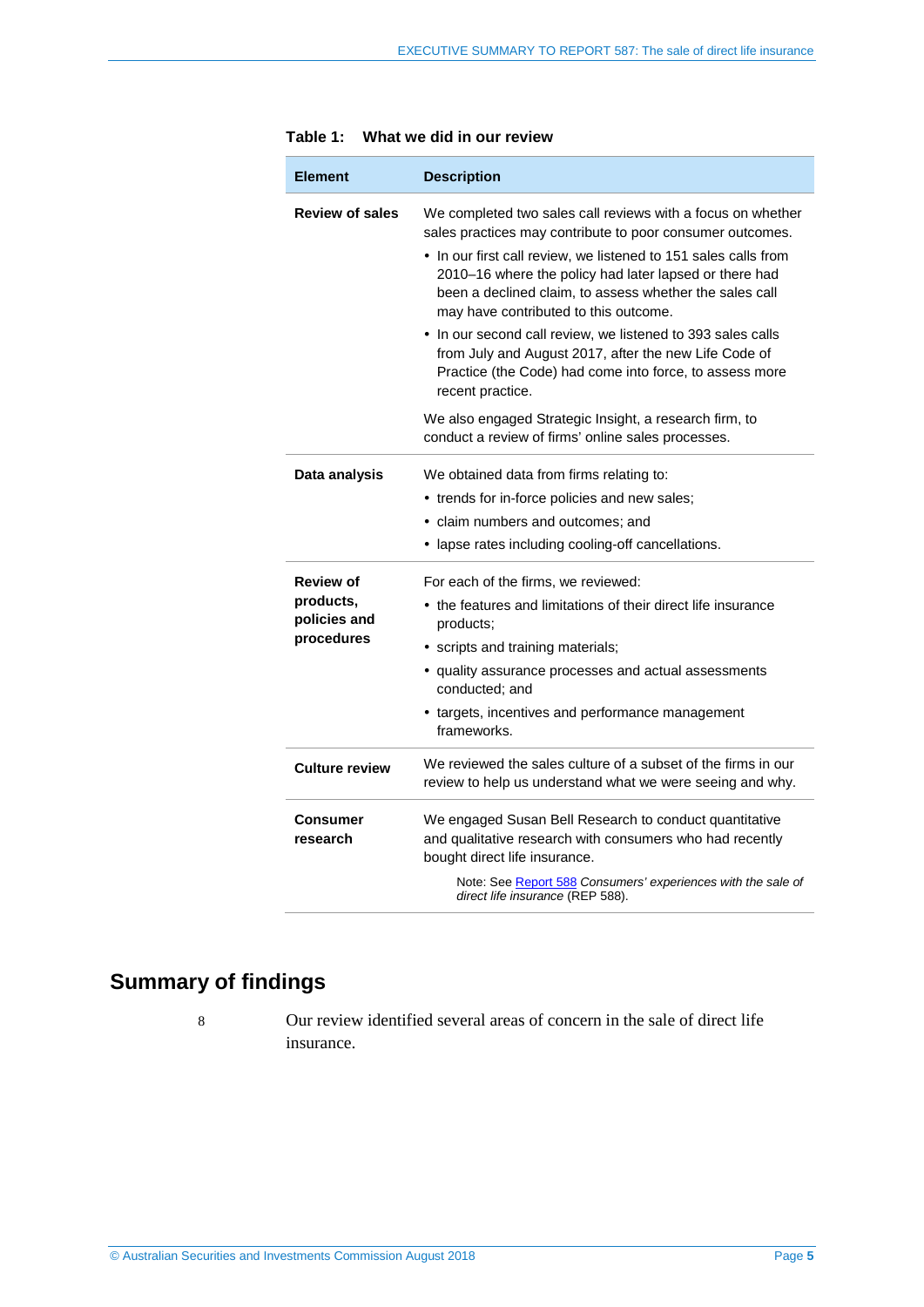#### **Consumer outcomes and sales conduct**

**Finding 1: Outcomes for consumers who buy direct life insurance are often poor**

<span id="page-5-0"></span>9 A well-functioning direct life insurance market should see consumers buying life insurance products that are right for them, are affordable in the long term, and that they can rely on when they need to claim. Consumer outcomes in our review indicate that the needs of a significant number of consumers in this market are not being met.

- 10 Life insurance is a product designed to be held longer term, yet we saw a high rate of consumers cancelling their cover during the cooling-off period (i.e. cancelling without cost within a set period of time after purchase of at least two weeks) or letting policies lapse.
- 11 From 2012–17, cooling-off cancellations and short-term lapse rates for direct life insurance were very high:
	- (a) one in five of all policies taken out were cancelled in the cooling-off period, which may indicate that consumers immediately realised they had made a bad decision or had been pressured into buying a policy they did not need;
	- (b) a quarter of all policies that remained in force beyond the cooling-off period lapsed within 12 months; and
	- (c) almost half of all policies held beyond the cooling-off period lapsed within three years.
- 12 Claim outcomes for direct life insurance were also poor, relative to life insurance sold through other channels. Data on life insurance claims for the period 1 January 2017 to 30 June 2017 published by the Australian Prudential Regulation Authority (APRA) and ASIC found that 93% of finalised claims across all channels (advised, group and direct) were admitted, while for the direct channel this was only 84%.

Note: See APRA, *[Response to submissions: Life insurance—Public reporting of claims](https://www.apra.gov.au/sites/default/files/Response-to-Submissions-Life-Claims.pdf)  [information—Update on progress](https://www.apra.gov.au/sites/default/files/Response-to-Submissions-Life-Claims.pdf)* (24 May 2018), pp. 13, 38. Admitted claims exclude funeral insurance and consumer credit insurance as these products were not included in our review and are generally not sold through advised or group channels.

- 13 Data collected from the firms in our review for 2014–17 showed an even lower rate of admitted claims, with 79% of finalised claims admitted during this period.
- 14 Because withdrawn claims can indicate that a policy does not cover what a consumer expected, we analysed the data to show the impact of withdrawn claims. We found that 27% of reported claims were withdrawn, 15% were declined, and 58% admitted.

© Australian Securities and Investments Commission August 2018 Page **6**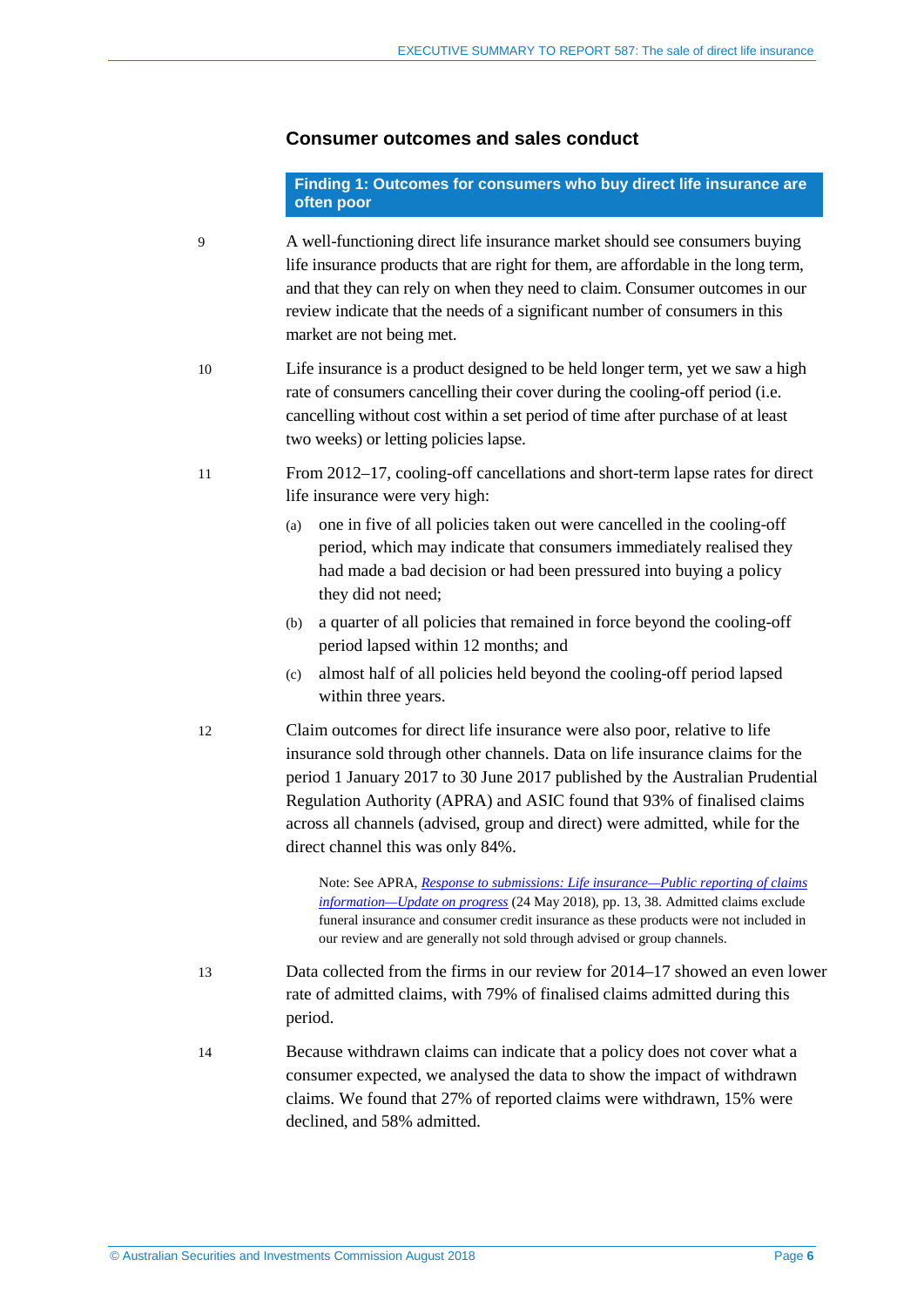- 15 High lapses and unsuccessful claims indicate that consumers are frequently not able to make informed decisions when buying life insurance direct and are at high risk of buying cover that they do not want or that is not right for them.
- 16 Our consumer research supports the concern that buying life insurance direct can be a difficult experience for consumers and that consumers often have limited understanding. Most respondents knew little or nothing about life insurance before they bought the product, and two thirds had not undertaken any research to inform their decision.
- 17 While four in five respondents felt very or fairly confident that they had bought the right policy, 66% did not have a clear understanding of what exclusions applied to their policy, and 37% believed that the cost of their cover would stay the same each year.
- 18 Some respondents found the process overwhelming and were unclear about what policy they had bought, but not all consumers had a difficult experience. Some researched extensively and used both the online and phone sales channel to buy the cover they felt was right for them.

#### **Finding 2: There is a clear link between sales conduct and poor consumer outcomes**

- 19 Inappropriate sales practices were linked to short-term lapses and declined claims. We reviewed 151 sales calls from 2010–16 that had resulted in a poor consumer outcome and observed sales conduct that appeared to contribute to the outcome in:
	- (a) 35% of the sales calls where a claim was later declined; and
	- (b) 63% of the calls where a policy later lapsed (within three years).
- 20 The conduct that contributed to these outcomes included pressure selling, inadequate explanations of future cost and product exclusions, promotional gifts, and tactics to reduce informed decision-making.

**Finding 3: Firms engaged in sales conduct that is likely to lead to consumers buying a product they do not want or cannot afford, or that does not meet their needs**

- 21 We listened to a further 393 sales calls from July and August 2017, after the Life Insurance Code of Practice (Code) issued by the Financial Services Council (FSC) had come into force. This review was undertaken to identify both improvements in conduct, and ongoing practices that increase the risk of poor consumer outcomes.
- 22 For many firms, conduct had improved, and the introduction of the Code by the FSC appears to have played a role in improving sales standards, particularly where it sets clear and specific expectations. However, we identified ongoing practices that create the risk of poor consumer outcomes.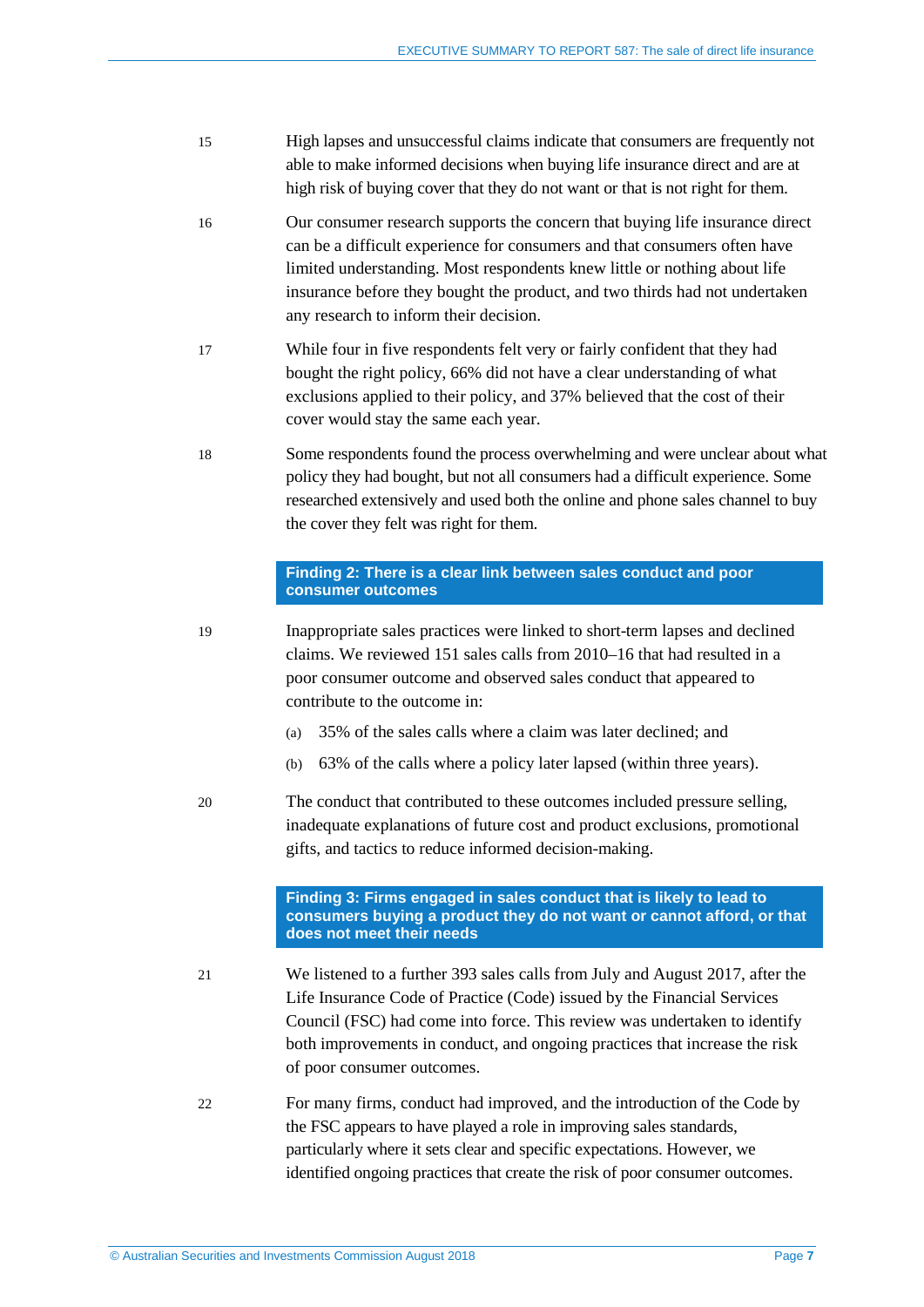| - 23 | All the firms in our review failed to provide adequate information about |
|------|--------------------------------------------------------------------------|
|      | important aspects of the cover they sold. For example:                   |

- (a) four firms provided inadequate explanations of exclusions for preexisting medical conditions (see paragraphs 340–347 of the report), which can lead to consumers buying cover that does not meet their needs and later having claims declined; and
- (b) none of the firms consistently provided clear explanations of the likely future cost of their policy, creating the risk that policies lapse because consumers cannot afford rising future premiums.
- 24 We also saw pressure selling techniques used by four of the firms in our review, including using deferred payments or the cooling-off period to push a sale, refusing to send out paperwork unless a consumer committed to buy, and inappropriate or excessive objection handling. This will result in consumers feeling pressured to buy a policy that they do not want or cannot afford.
- 25 Six of the eight firms in our review engaged in 'downgrading' to close a sale—that is, offering a more limited life insurance policy when a consumer is declined for their original choice of cover. Downgrading often happened without a clear warning about the limitations or exclusions of the downgraded policy, increasing the risk that consumers buy cover they do not understand and that does not meet their needs.
- 26 Some firms engaged in other conduct that reduced informed decision making—for example, by bundling cover into a quote or selecting a cover amount without asking the consumer.
- 27 We expect the industry, through a revised Code, to raise standards: see paragraphs 65–66 of the report.

**Finding 4: Overall industry conduct had improved over the review period, with outbound sales associated with ongoing conduct issues**

- 28 Poor conduct, including pressure selling, was more prevalent in the older calls we listened to as part of our first call review. This appears to be, in part, due to a move away from outbound sales models.
- 29 Outbound sales include unsolicited telemarketing calls, or situations where consumers would not expect a sales call. For example, this might be because they entered a competition or completed a survey, or if they are an existing customer of a non-life insurance business, where they unknowingly agreed to terms and conditions that signed them up to receive marketing calls about life insurance.
- 30 In our first call review, all the firms were engaged in outbound sales. We welcome the fact that by mid-2017 three firms had stopped this practice, and a fourth firm had predominantly stopped outbound sales. The most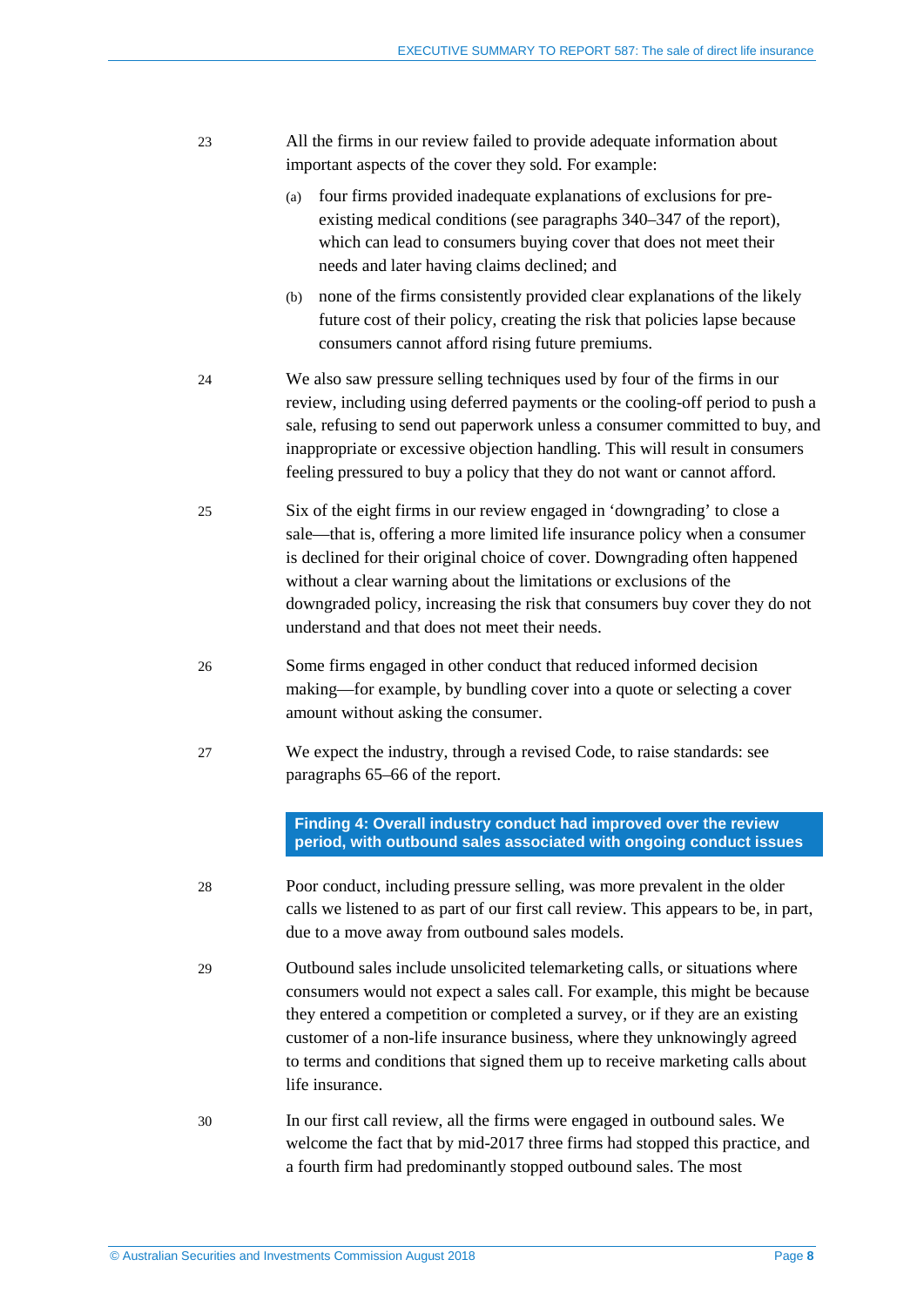concerning sales conduct we observed, particularly the use of pressure selling, was mainly by firms still engaged in outbound sales.

- 31 This is consistent with our consumer research, where consumers who bought a policy during an outbound sales call were more likely to have felt pressure to buy and were more likely to have been influenced by the sales person in their decision on type and level of cover.
- 32 Consumers who bought life insurance in response to outbound sales calls were more likely to have been told that they did not need to get a medical examination and that they did not need to answer any questions about their medical history. This suggests that they were offered products with preexisting condition exclusions—but these consumers were also less likely to be aware of any exclusions for their policy.
- <span id="page-8-0"></span>33 We do not consider that selling a product as complex as life insurance on an outbound basis is conducive to consumers making informed decisions. We are proposing to restrict outbound phone sales of direct life insurance: see paragraph 78 of the report.

#### **Product design**

**Finding 5: Some products or product features provided little value to consumers, while others were difficult to understand and therefore may not perform as expected**

- 34 Guaranteed acceptance products, such as accidental death insurance or products with pre-existing condition exclusions, have a lower likelihood of consumers being eligible to claim due to the substantial limitations and exclusions applied to these products.
- 35 We are particularly concerned about the value of accidental death insurance, and data shows that this product offers little benefit to consumers: the claims ratio for the 2015–17 financial years was 16.1%. This means that for every \$1 of premium paid by consumers, only 16 cents was paid in claims by insurers.
- 36 More generally, premium features were complex, and in some cases, firms relied on consumers identifying and opting out of benefits that could result in poor value. For example, automatic indexation is intended to increase cover in line with rising incomes and cost of living. However, some firms applied automatic indexation to income protection policies with claim limits (e.g. 75% of income after tax) where the increases could lead to the consumer paying for more cover than they could ever claim.
- 37 Some product features appeared to be designed more to promote and differentiate products than to meet a genuine consumer need. For example, an age benefit such as 'guaranteed payout' is unlikely to perform as expected when it has stepped premiums which make the cover unaffordable for many consumers before the payout age is reached.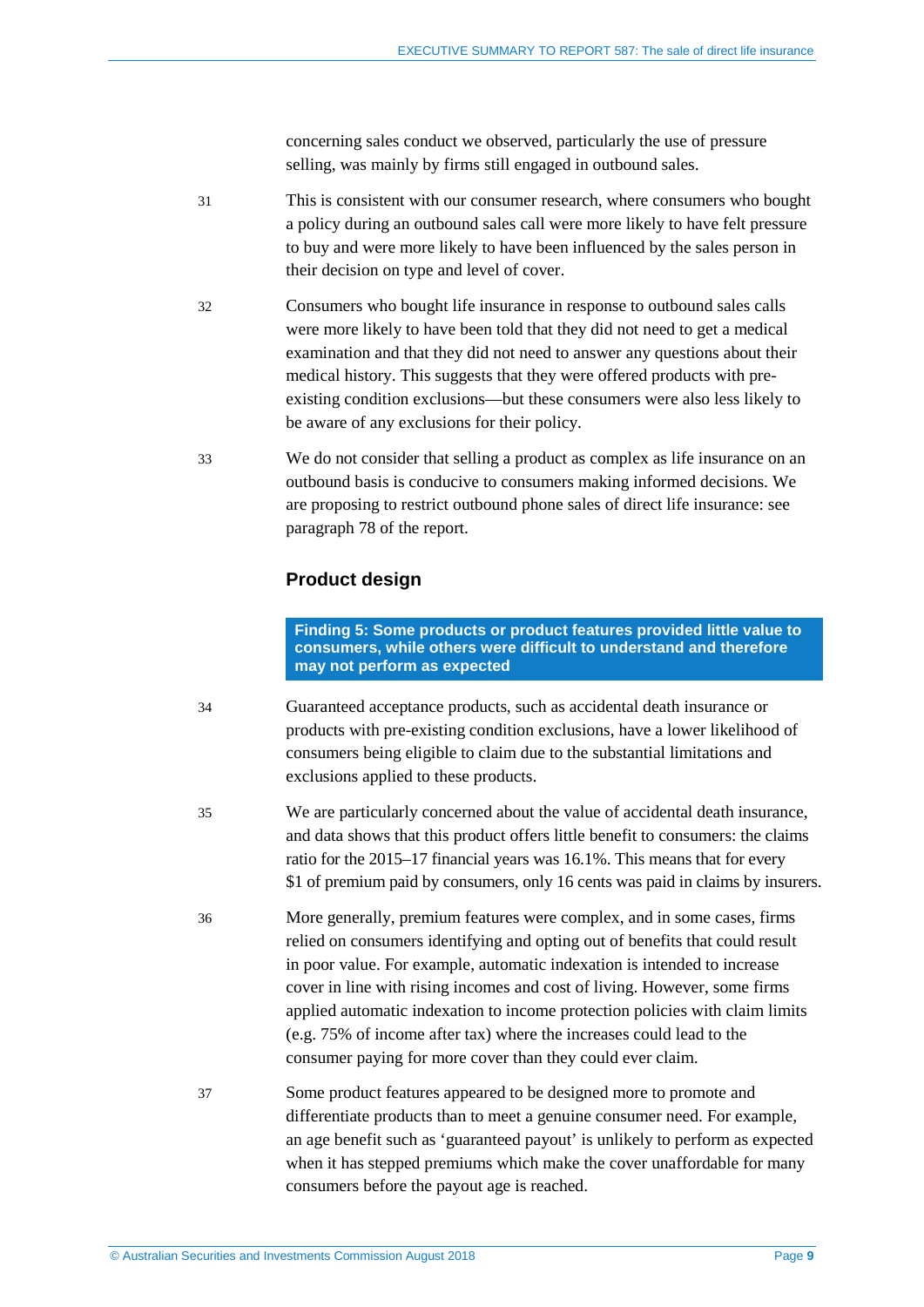38 Unless firms can demonstrate that accidental death insurance can provide a benefit to consumers, we expect them to stop selling this product. If they do not, we will consider the need for more formal action in the future: see paragraph 79 of the report.

#### **Training and scripts, quality assurance and incentives**

<span id="page-9-0"></span>39 Our review highlighted how business practices can drive the sales conduct issues we observed.

#### **Finding 6: Training and scripts did not always set clear and professional standards for sales conduct**

- 40 Some firms' training and scripts prescribed sales practices that we identified in our call review as concerning, such as inappropriate objection handling. In some cases, expectations on appropriate sales conduct were not clearly articulated or appeared conflicted. For example, while sales staff were told not to engage in pressure selling, they were also trained in objection handling and 'closing' techniques.
- 41 Training on product knowledge was generally very thorough and comprehensive, and most firms' training covered key compliance requirements in detail. However, scripts sometimes failed to include clear guidance on effective disclosure about product exclusions, which likely contributed to some of the poor conduct we observed in our call review.
- 42 Firms incorporated training on the treatment of vulnerable consumers—that is, people who may require more assistance to make an informed decision due to language difficulties, comprehension, financial limitations or other reasons. However, training did not always provide comprehensive guidance on how to identify these consumers and what practical steps sales staff should take to assist them.
- 43 In general, we noted that scripts and training were balanced in favour of compliance and business risk rather than considering consumer outcomes. Training particularly failed to highlight the real-life consequences for consumers and their families from being sold life insurance that was not right for them. Firms must put the needs and challenges for consumers at the forefront of sales staff's minds.
- 44 Under their Australian financial services (AFS) licence, firms must ensure that their representatives are adequately trained and competent to provide financial services. To ensure that firms are meeting this key obligation, training should address the findings on sales conduct in our report and must establish clear and professional standards for this conduct: see paragraph 71 of the report.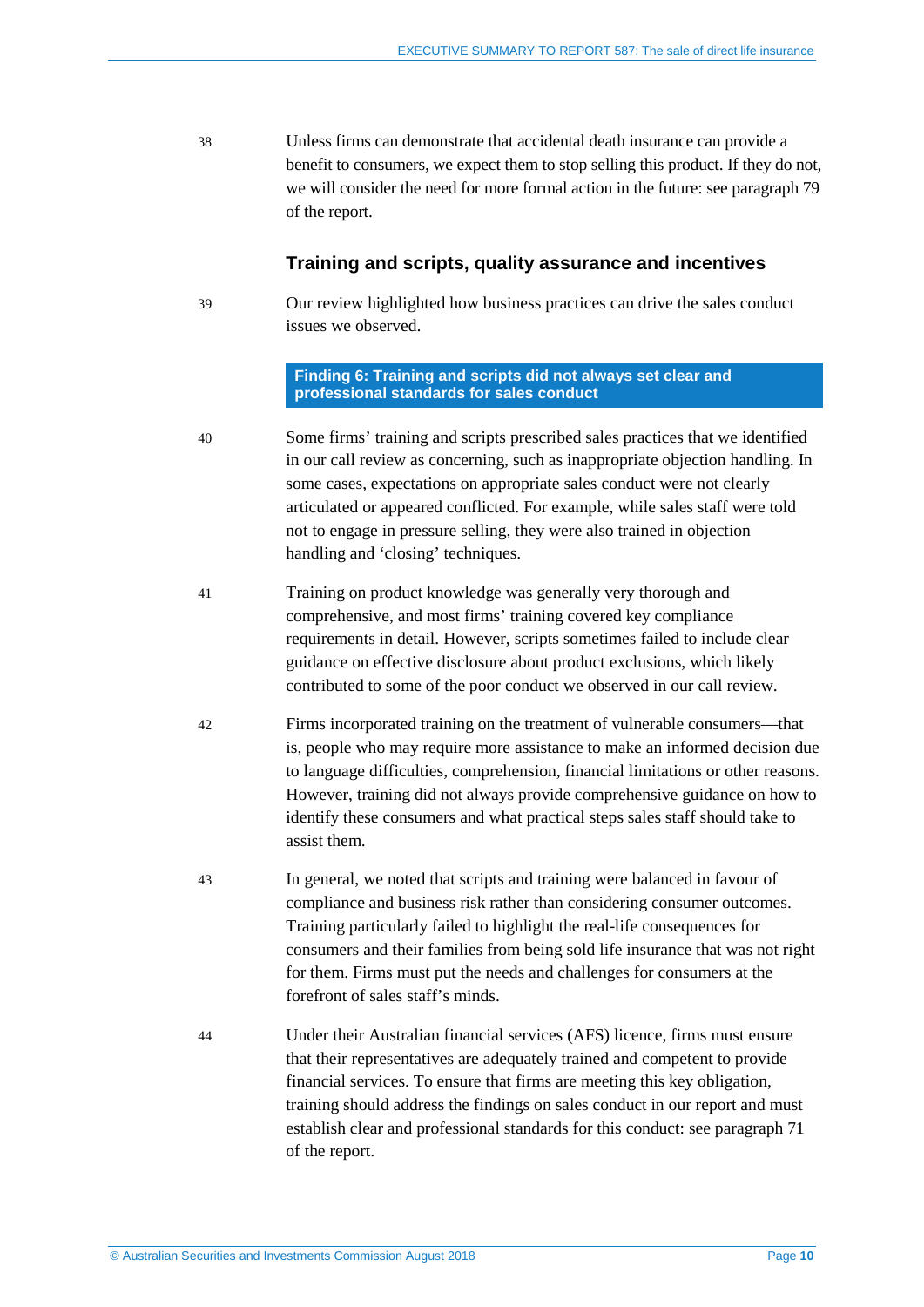**Finding 7: Quality assurance frameworks were not always effectively designed to detect and address poor sales conduct** 

45 Firms' quality assurance frameworks did not consistently test for behaviours that were likely to increase the risk of poor consumer outcomes and were not effective at detecting such conduct. When we compared the quality assurance assessments firms completed, against our own call reviews, we found that in 90% of cases (26 out of 29 assessments) firms did not identify the key issues we identified in our review.

- 46 Some quality assurance frameworks had very low thresholds for passing assessments or did not strongly penalise failure, limiting the consequences for sales staff where inappropriate conduct was identified.
- 47 While all firms took a risk-based approach to sampling, this did not always capture calls likely to pose the greatest risk to consumers but was often designed to minimise risks to the business. Sample sizes were sometimes so small that it was unlikely the firm could monitor conduct effectively.
- 48 It was not always clear whether issues identified in assessments were followed up with consumers in a consistent and timely manner. We did see evidence of consistent feedback to the sales staff involved and corrections to underwriting, but it was less clear that consumers were always contacted to fix problems.
- 49 In some cases, there was no evidence that firms took decisive action to remove sales staff who did not meet expected standards from phones or made changes to processes and procedures in response to issues identified by the quality assurance assessments.
- 50 Under their AFS licence obligations, firms must do all things necessary to provide financial services efficiently, honestly and fairly. To ensure that firms are meeting this key obligation, we expect firms to significantly strengthen their quality assurance frameworks: see paragraph 71 of the report.

**Finding 8: Conflicted incentive schemes were linked to inappropriate point-of-sale conduct, but changes being made in response to recent reforms should mitigate this risk and improve conduct** 

- 51 Most firms had incentive schemes with features designed to drive sales, such as minimum sales targets, commission or bonuses based on the number or value of sales, and target-driven commission accelerators. These create conflicts of interest, as they encourage sales staff to put their own interest of closing a sale ahead of consumers' interests.
- 52 Firms attempted to manage these conflicts of interest, for example, by using balanced scorecards, introducing quality assurance targets, and putting commission clawback in place. While these features should have some positive impact, we found that they were generally not sufficient to mitigate the risk from remuneration structures.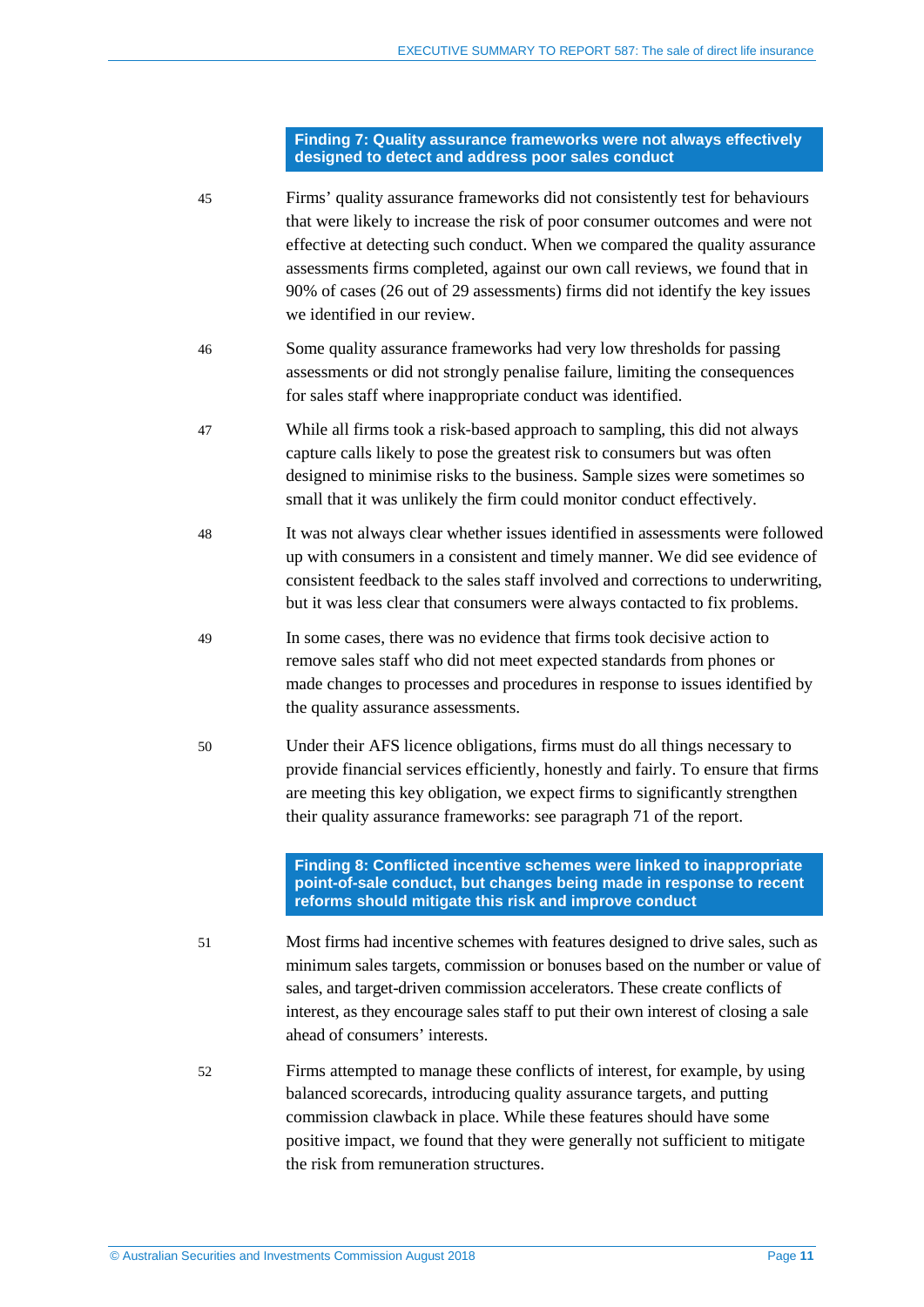- 53 We identified a link between incentive schemes and conduct at point of sale. With one exception, those firms with the incentive schemes that had the most significant conflicts of interest were also the firms who engaged in pressure selling and other practices where a sale was prioritised ahead of the needs of the consumer. We do not consider that heavily sales-driven incentive schemes support a professional culture.
- 54 The Life Insurance Framework (LIF) reforms, which came into force on 1 January 2018, reduce conflicted remuneration in sales of life insurance. These provisions apply to sales of life insurance through the direct channel. We expect that the changes made by industry to comply with these reforms should reduce sales-driven behaviour and result in better consumer outcomes.
- 55 Firms will need to remove conflicted remuneration schemes or comply with commission caps and put in place clawback arrangements over two years (i.e. they must hold back or recover any commissions paid to sales staff where policies lapse within two years of a sale). This will reduce instances of sales staff putting their own interests ahead of the consumer and promote lower lapse rates.

**Finding 9: Our review of sales culture shows that there can often be a disconnect between firms' 'target culture' and what happens in practice** 

- 56 We used a review of sales culture to help us understand what conduct we were seeing and why it was occurring.
- 57 We asked firms for their 'target culture', by describing their values and desired consumer outcomes, and how these are embedded and measured. We then contrasted this with the 'observed sales culture' through our own assessment of processes and practices and behaviour by sales staff on calls.
- 58 All firms had one or more corporate values that focused on the consumer. However, when it came to translating these values into concrete and measurable outcomes, many firms focused on fairly limited or short-term metrics, such as customer service measures. Given consumers' limited knowledge of life insurance and the 'long-tail' nature of the product, we do not consider that this effectively measures consumer outcomes. Concrete consumer outcomes, as measured by lapses or unsuccessful claims, did not feature prominently, if at all.
- 59 The consumer perspective was not always embedded in processes and procedures in a consistent way. While some firm's processes demonstrated a clear consideration of their customers' needs, in other cases we found that the design of policies (e.g. sales scripts or incentive schemes) appeared to contradict the overarching objective of 'doing the right thing by consumers'.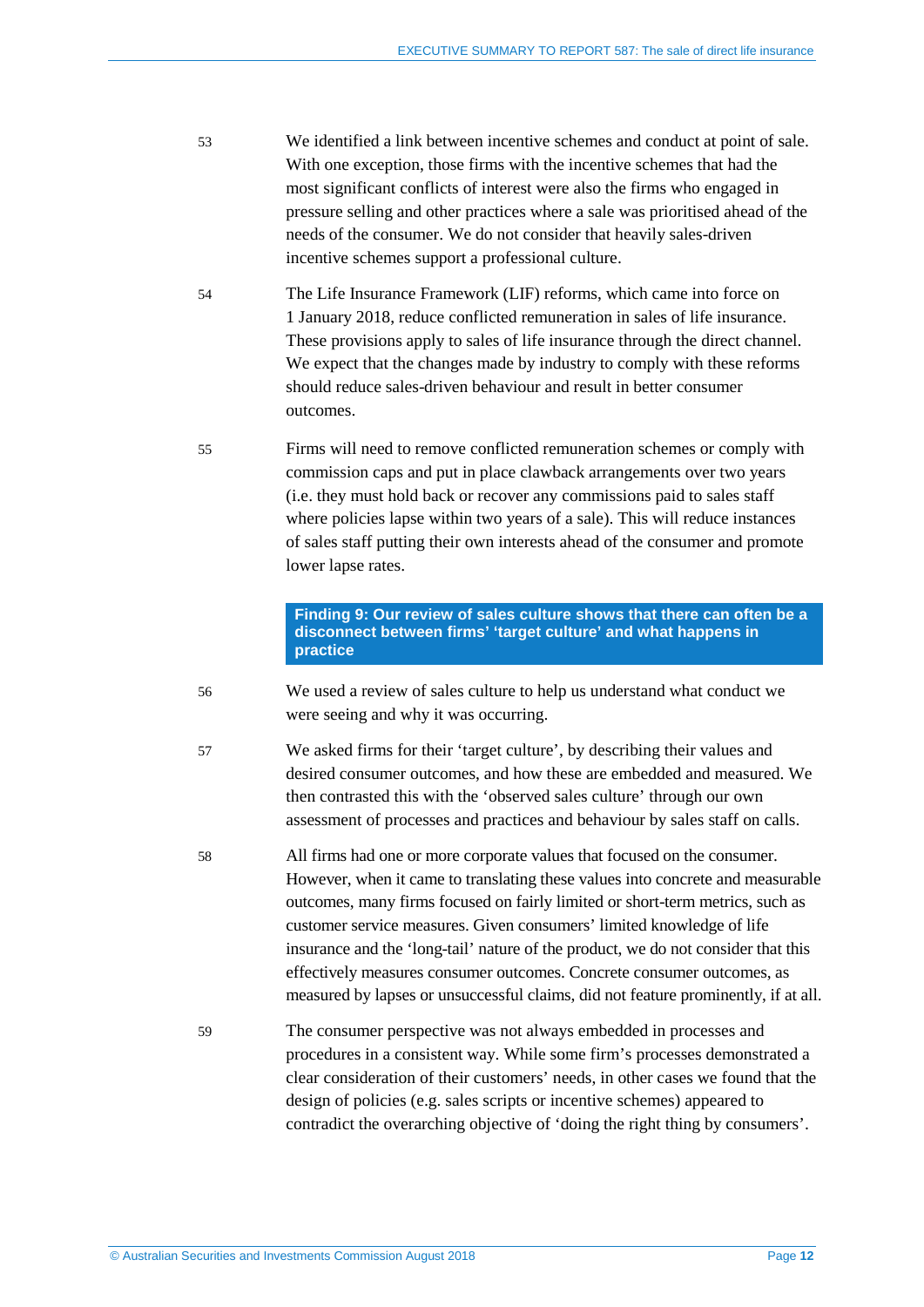- 60 We found some examples of good practice and cultural alignment across firms. However, we found more instances of cultural disconnects or inconsistencies. For example:
	- (a) what happened in practice in the calls differed markedly from what the firm set out to do;
	- (b) tension between different business practices, including conflicts of interest, meant that firms could not consistently deliver good consumer outcomes; and
	- (c) there was a real difference between explicit messaging (e.g. in training materials) and implicit messages in other documentation.
- 61 We also note that all firms could do more to ensure that consumer outcomes are considered in a consistent manner in all their processes and procedures. We recommend that all firms consider the cultural disconnects or misalignments we describe and how these examples may apply to their own business.

### <span id="page-12-0"></span>**ASIC's expectations of industry**

62 Despite the concerns highlighted by our review, we were encouraged to see that sales practices and product design improved over the period we reviewed. Some firms have moved away from riskier business models—such as outbound sales and reliance on products with exclusions for pre-existing conditions—and have taken active steps to improve conduct. Some firms showed greater professionalism in the sale of direct life insurance, whereas others fell short.

- 63 The introduction of the Code by the FSC appears to have played a role in improving sales standards. However, significant improvements are still needed to reduce the risks of poor consumer outcomes and to consistently place the interests of consumers at the centre of the direct life insurance market, and to increase consumer trust in direct life products and how they are sold.
- 64 The Government has also agreed to introduce reforms that will help to raise standards in this sector. In particular, the proposed product design and distribution obligations will require firms to identify clear target markets, design their products to meet these consumers' needs, and distribute them accordingly. Firms will also be obliged to conduct regular reviews of product performance. In acting to address the issues identified in this report, industry should assess their current products and distribution strategies with these future obligations in mind.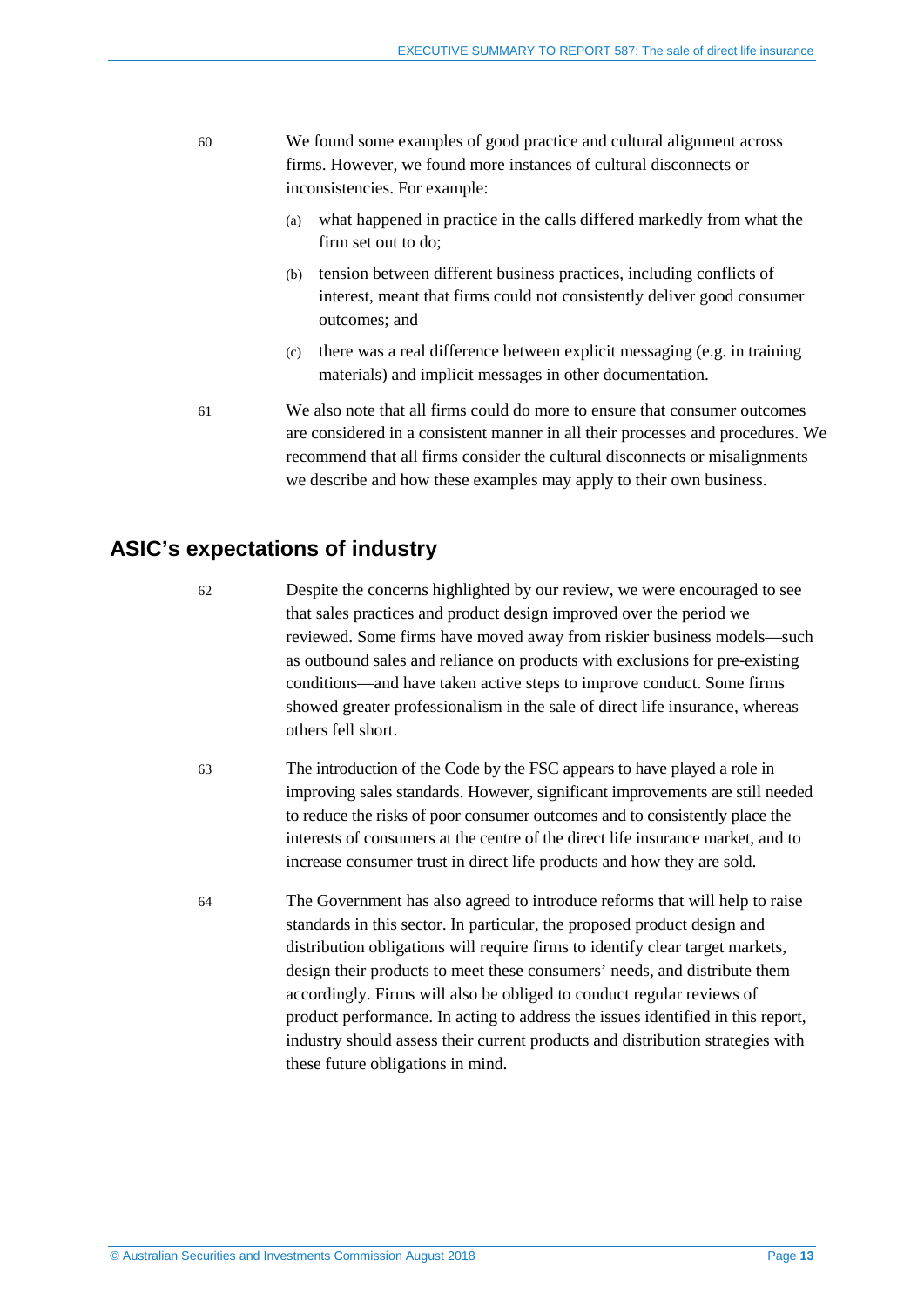**Expectation 1: The Life Insurance Code of Practice needs to set higher standards and raise professionalism across industry**

- 65 Industry can respond promptly to the issues identified in this report by raising standards in the next iteration of the Code and increasing professionalism across the industry.
- 66 We expect the revised Code to set rigorous standards to address our findings, including requiring insurers to:
	- (a) *Provide adequate explanations of key exclusions and future cost—*Firms should clearly explain these features and limitations as part of their sales calls. Firms should not rely on including this information in lengthy pre-recorded or verbatim disclosures. Pre-existing condition exclusions in particular should be clearly explained to the consumer, with practical examples to highlight the breadth of this exclusion.
	- (b) *Stop pressure selling—*The Code currently commits insurers to prevent pressure selling but does not articulate what pressure selling is. The Code must clearly define and prohibit pressure selling. This must include that firms stop using the cooling-off period and deferred payment arrangements to conclude sales and provide a written quote and policy information to consumers if requested. Firms must also have clear guidelines for staff to end a sales call the first time a consumer states that they do not want to proceed.
	- (c) *Introduce a deferred sales model for downgrades—*If a consumer is not eligible for a policy and the firm offers a downgraded option, they should provide a clear warning upfront about the product's extra restrictions or limitations. Firms should also provide the Product Disclosure Statement (PDS) and schedule a call back at a later date, after a set number of days have elapsed, rather than concluding the sale in the same call, so the consumer has time to consider whether the product meets their needs.
	- (d) *Stop using techniques that frame consumers' choices—*Firms must allow consumers to make their own choices about cover type and sum insured and must not engage in techniques that reduce informed decision making, such as bundling cover into a quote without seeking explicit consent from the consumer upfront.
	- (e) *Establish a clear target market for limited value products and only sell these products where there is genuine consumer need—*For example, the substantial limitations of accidental death insurance mean that it is unlikely to meet consumer needs. Firms should cease selling this product except where they can demonstrate that it provides value and meets a genuine consumer need. Firms should also review other product features and not include such benefits if they do not serve a clear purpose and offer value in terms of consumers managing risk.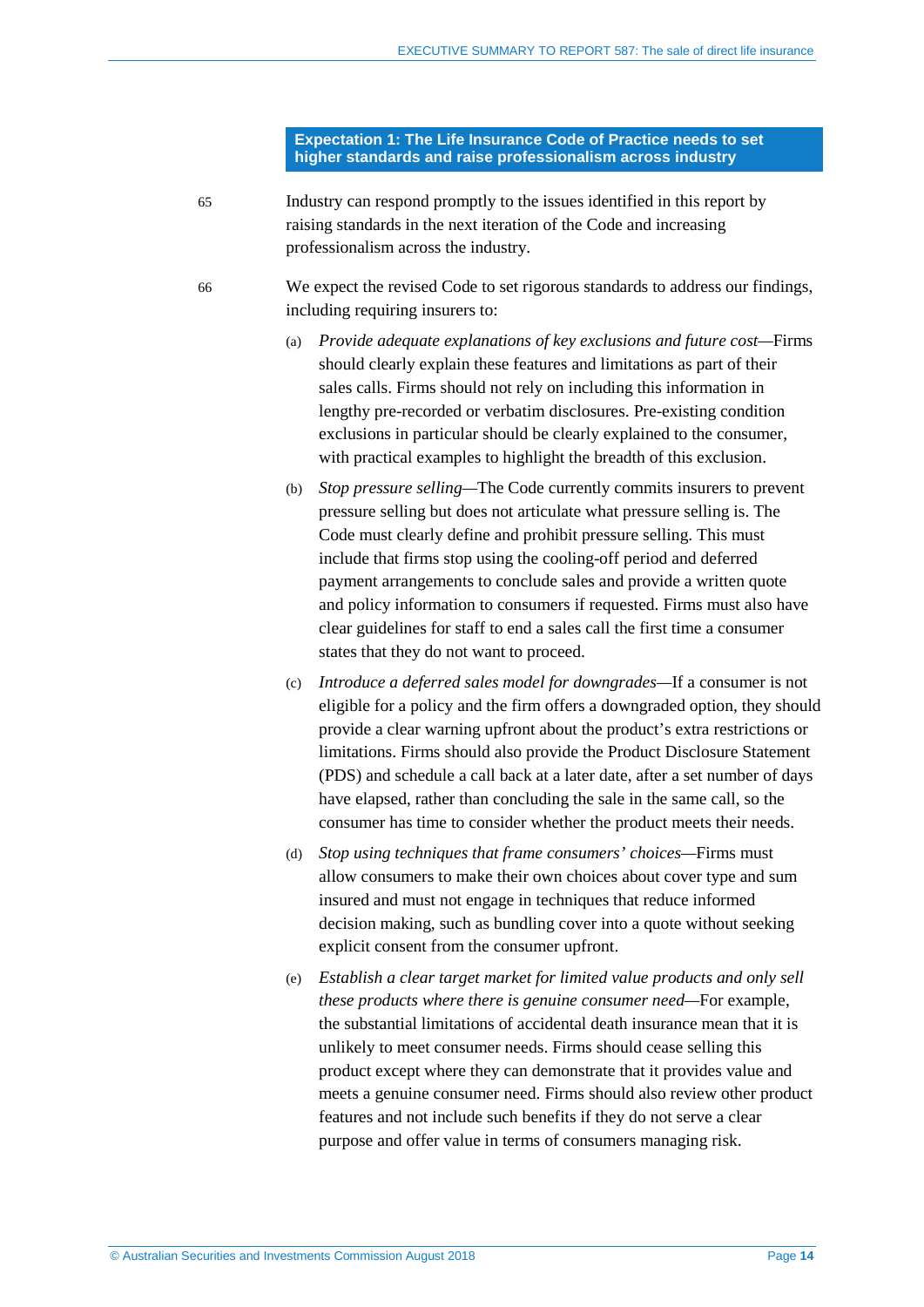- (f) *Strengthen protections for vulnerable consumers—*Firms should build on the existing provisions in the Code and set clearer expectations about how sales staff should behave when dealing with vulnerable consumers, including when it will be appropriate to end a call. Quality assurance frameworks should test whether sales staff identified and responded to vulnerable consumers.
- (g) *Ensure that automatic cover increases do not exceed what the consumer can claim—*Firms must ensure that automatic indexation increases do not result in the consumer paying for more cover than they could ever claim, for example, where the policy has a claim limit based on a proportion of the consumer's income.
- (h) *Implement training and quality assurance frameworks that establish standards, monitor sales conduct, and resolve poor consumer outcomes*— Firms must establish clear standards for sales conduct and establish quality assurance assessments that specifically test sales staff against the Code obligations. Assessments must be conducted within a short timeframe and firms must promptly contact the consumer if an assessment identifies issues with consumer need or understanding. The Code should mandate minimum timeframes for quality assurance processes.
- 67 We expect all firms to do more to understand what leads to outcomes such as high declined and withdrawn claims and short-term lapses in their particular business. Firms should then take action to make necessary changes to sales or product design to address these issues, including but not limited to those identified in this report. This may involve taking action beyond just strengthening disclosure at the point of sale to improve outcomes. A focus on lowering lapse rates should not result in aggressive retention. 68 Insurers who sell their product through distributors who hold their own AFS licence should ensure their agreements with these sales partners commit the distributor to meet relevant standards under the Code. 69 We expect that firms selling direct life insurance will not wait for the Code to be updated but will review the findings and recommendations in this report and implement changes as required to improve consumer outcomes. 70 While we did not cover sales of consumer credit insurance and funeral insurance as part of this review, consumers will be facing similar challenges when being sold those products. We expect firms selling consumer credit

insurance, and in particular funeral insurance, to act on our findings and

recommendations.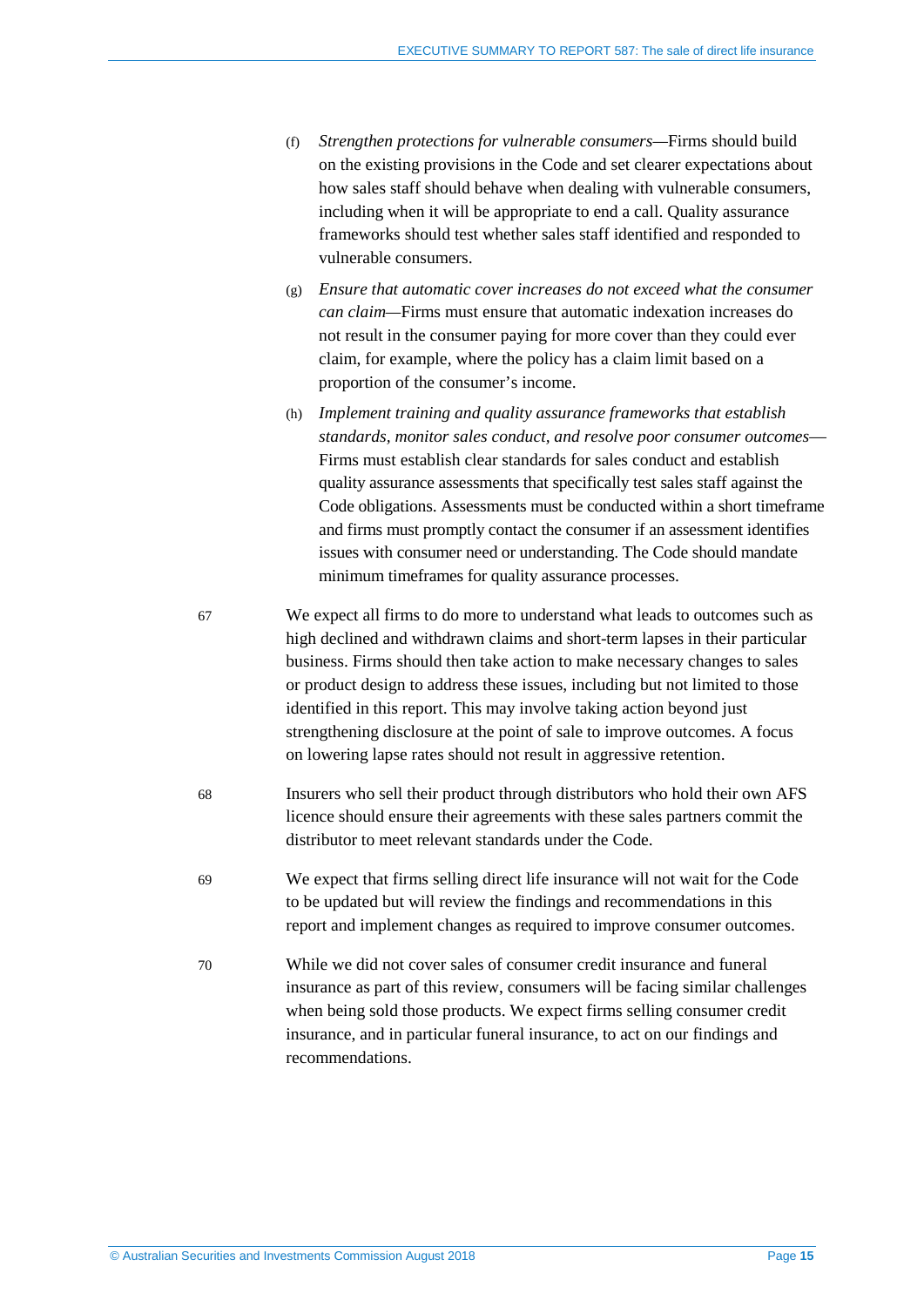**Expectation 2: Firms must take action to ensure they are meeting their licensing obligations**

71 Firms must review their internal policies and procedures against the findings of our review to ensure they are sufficient to meet their obligations under their AFS licence, including their general obligations to:

- (a) provide financial services efficiently, honestly and fairly;
- (b) ensure that representatives are adequately trained and competent to provide financial services;
- (c) ensure that representatives comply with financial services law; and
- (d) have adequate arrangements in place for managing conflicts of interest.

## <span id="page-15-0"></span>**ASIC's actions**

#### **ASIC action 1: Monitoring and publication of consumer outcomes**

- 72 Following the release of REP 498, APRA and ASIC have worked collaboratively to establish a public reporting regime for life insurance claims information with the aim of improving the accountability and performance of life insurers. We have published aggregate industry data already and propose to publish individual insurer data in the future to provide transparency about claim outcomes for consumers, including for direct life insurance.
- 73 We will also collect data on a six-monthly basis on cooling-off cancellations and short-term lapses to test whether consumer outcomes improve. If outcomes do not improve, we will consider what further regulatory interventions will be necessary, using the full range of our powers.

#### **ASIC action 2: Remediation and enforcement action**

- 74 Remediation is already underway—Clearview has commenced refunding approximately \$1.5 million to 16,000 consumers.
- 75 Where we saw the most concerning conduct, we are reviewing what further remediation is required by other firms to address consumer harm.
- 76 Any firms who have engaged in the inappropriate sales conduct identified in this report must review past sales of direct life insurance and remediate consumers appropriately. This includes any firms selling direct life insurance who were not subject to this review.
- 77 We are assessing the conduct of individual firms to determine whether enforcement action is required.